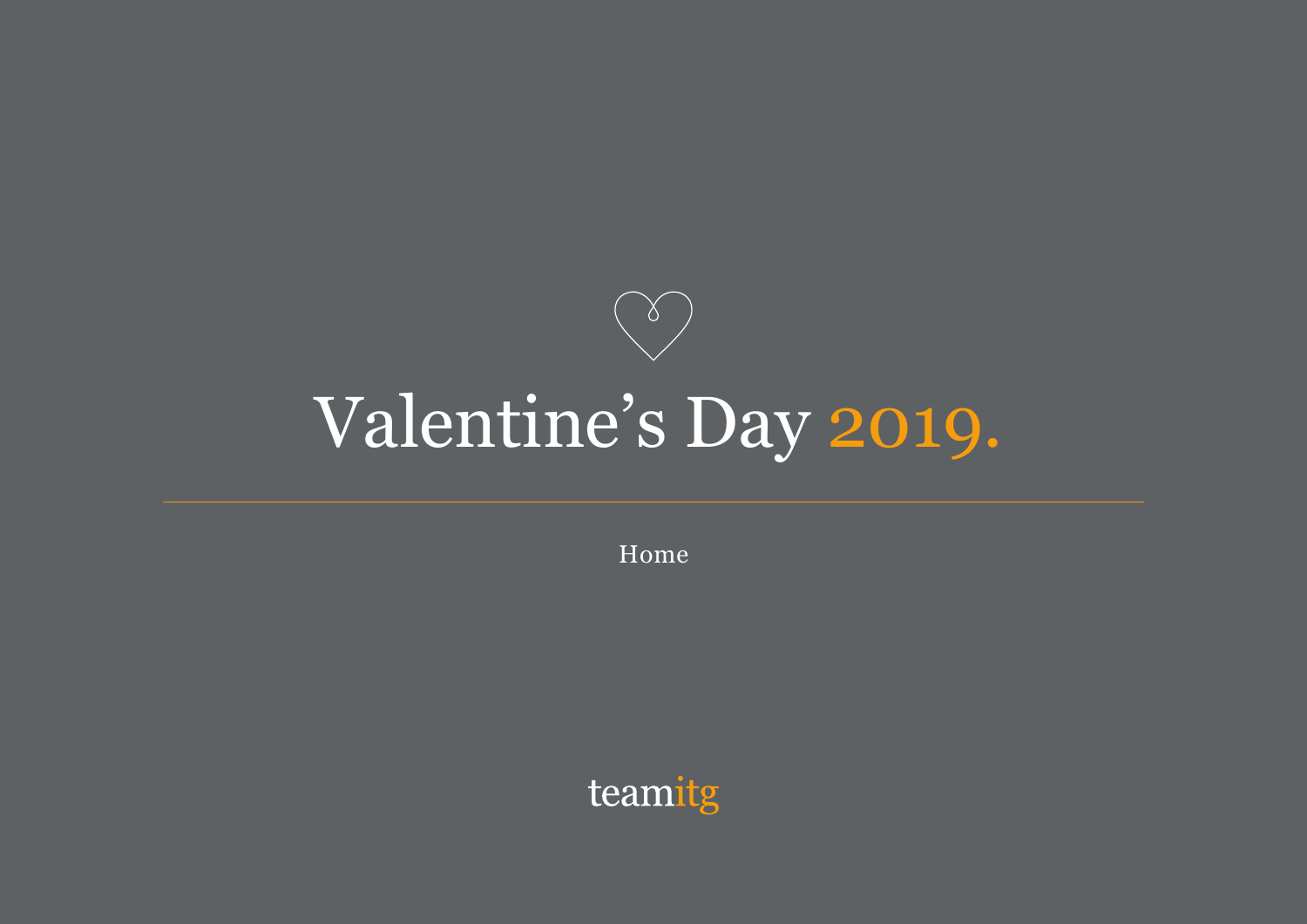

Argos shoppers were encouraged to 'Share the Love' this Valentine's Day, with gifts for everyone available in-store and online.

Heart-warming gift ideas included jewellery and watches for him and her, as well as the hottest technology picks – even pushing purchasable Valentine's Day experiences in conjunction with the Argos credit card.

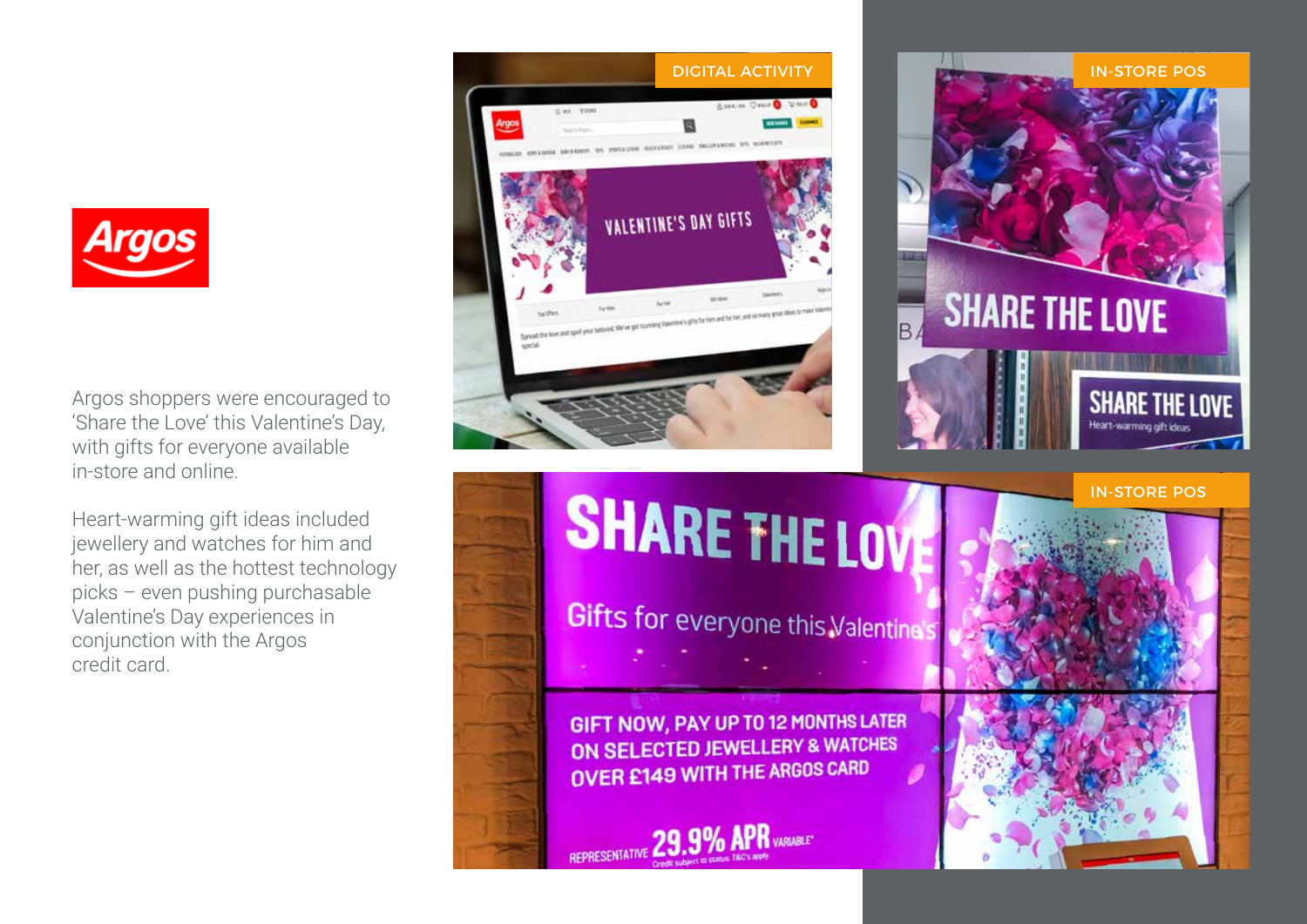## LAURA ASHLEY

Laura Ashley was on a mission to make customers feel the love this Valentine's Day. Inspirational online content gearing followers up for the big day included themed blog content, pushing curated gift guides advising the perfect outfits for every occasion over the romantic period.

The brand's social media channels went into overdrive this Valentine's, with UGC competitions and giveaways, as well as the promotion of the Laura Ashley Tea Room – the perfect place to visit over the season.

![](_page_2_Picture_3.jpeg)

![](_page_2_Picture_4.jpeg)

![](_page_2_Picture_5.jpeg)

"Valentine's Day can end up being all about 'sell, sell, sell', so it was refreshing to see a change of pace at Laura Ashley, where it instead concentrated on social media giveaways and practical advice in the form of its blogs. It will only have increased perception of the brand as the thinking person's go-to."

> Chris Perks Managing Director of Digital Services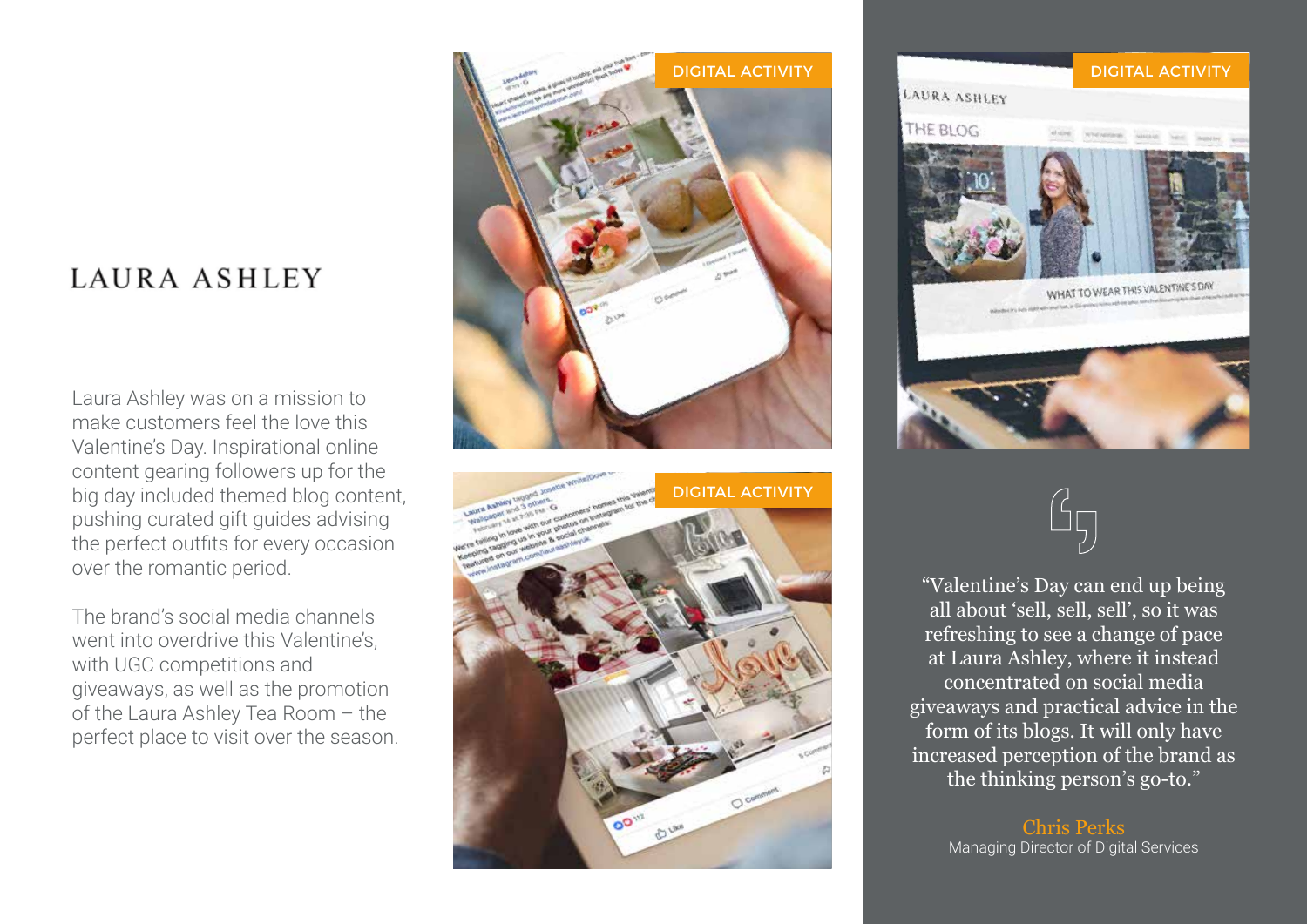## next<br>HOME

Love was all that was needed at Next Home, but the brand joked that 'flowers wouldn't hurt' This cheeky tone of voice was mirrored online; Next capitalised on the personalisation trend, urging customers that 'Every love is unique/ So maybe get something with my name on?'

Shoppers were given the incentive to spread the cost of Valentine's Day gifting with the flexible payment options available with Next Credit.

![](_page_3_Picture_3.jpeg)

![](_page_3_Picture_4.jpeg)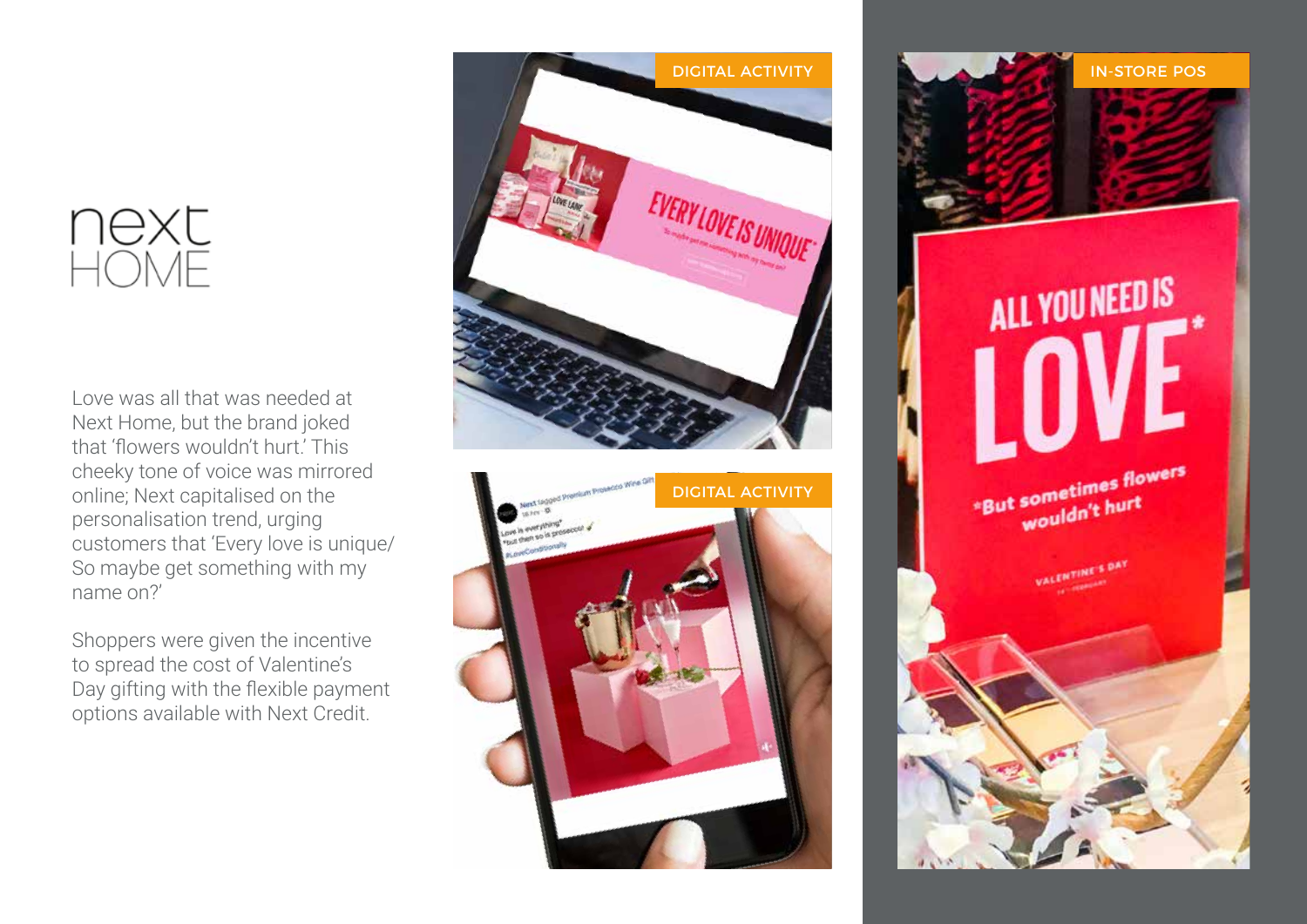![](_page_4_Picture_0.jpeg)

User-generated content was key for The Range this Valentine's Day. The home, garden and leisure brand tapped into its dedicated social media following, hosting online competitions throughout February. One such giveaway saw The Range ask its followers to head into store and post a photo of the product they love most to be in with a chance of winning it.

Other online engagement drivers included social media polls to see which 'teams' were represented this Valentine's Day, with followers declaring themselves #TeamTaken or #TeamSingle.

![](_page_4_Picture_3.jpeg)

![](_page_4_Picture_4.jpeg)

![](_page_4_Picture_5.jpeg)

![](_page_4_Picture_6.jpeg)

"With people worrying about whether or not they had a Valentine's date, it was a smart move for The Range to tap into that feeling through its online activity with the hashtags #TeamSingle and #TeamTaken."

> Phil Douglas Digital Client Director